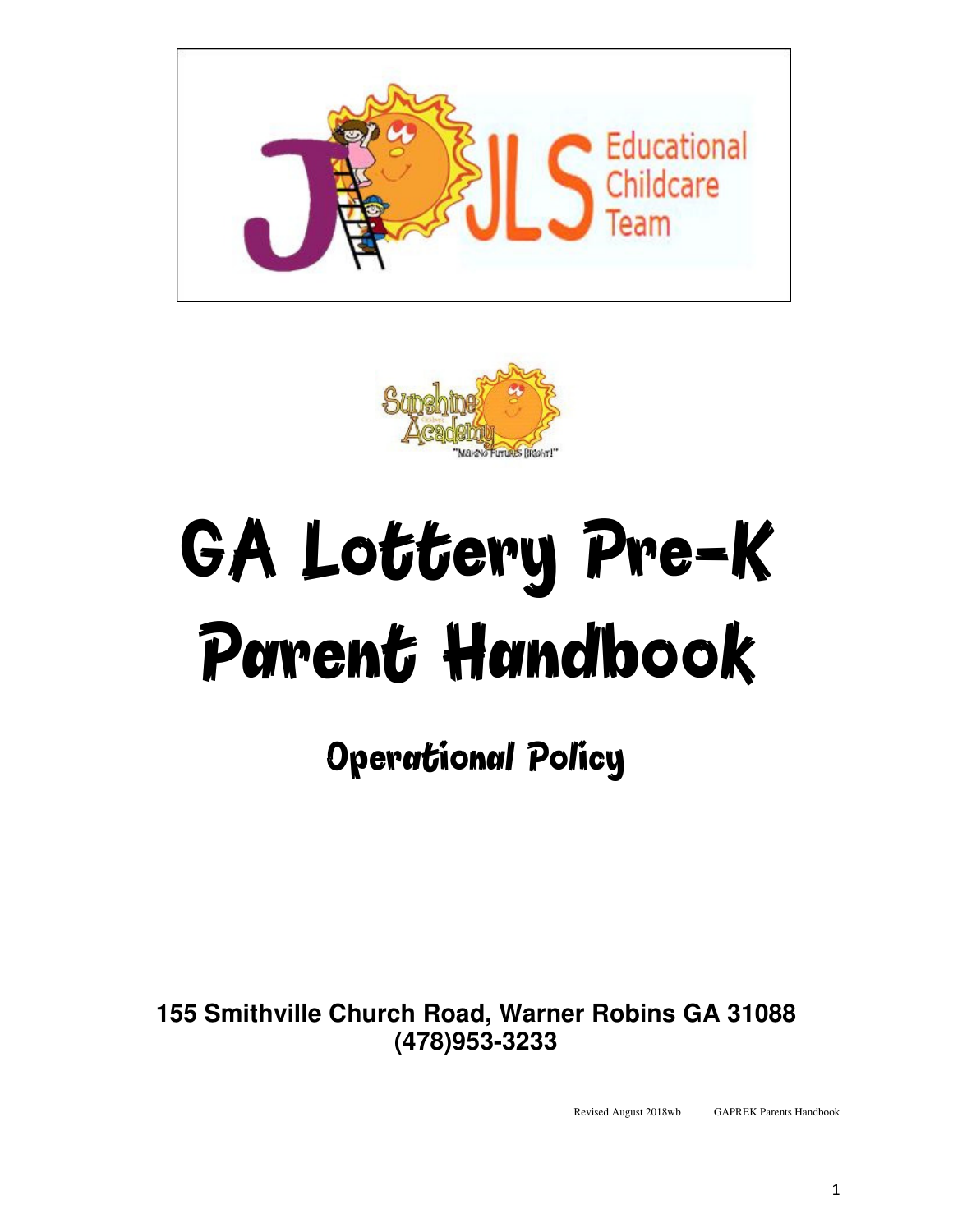### **Table of Contents**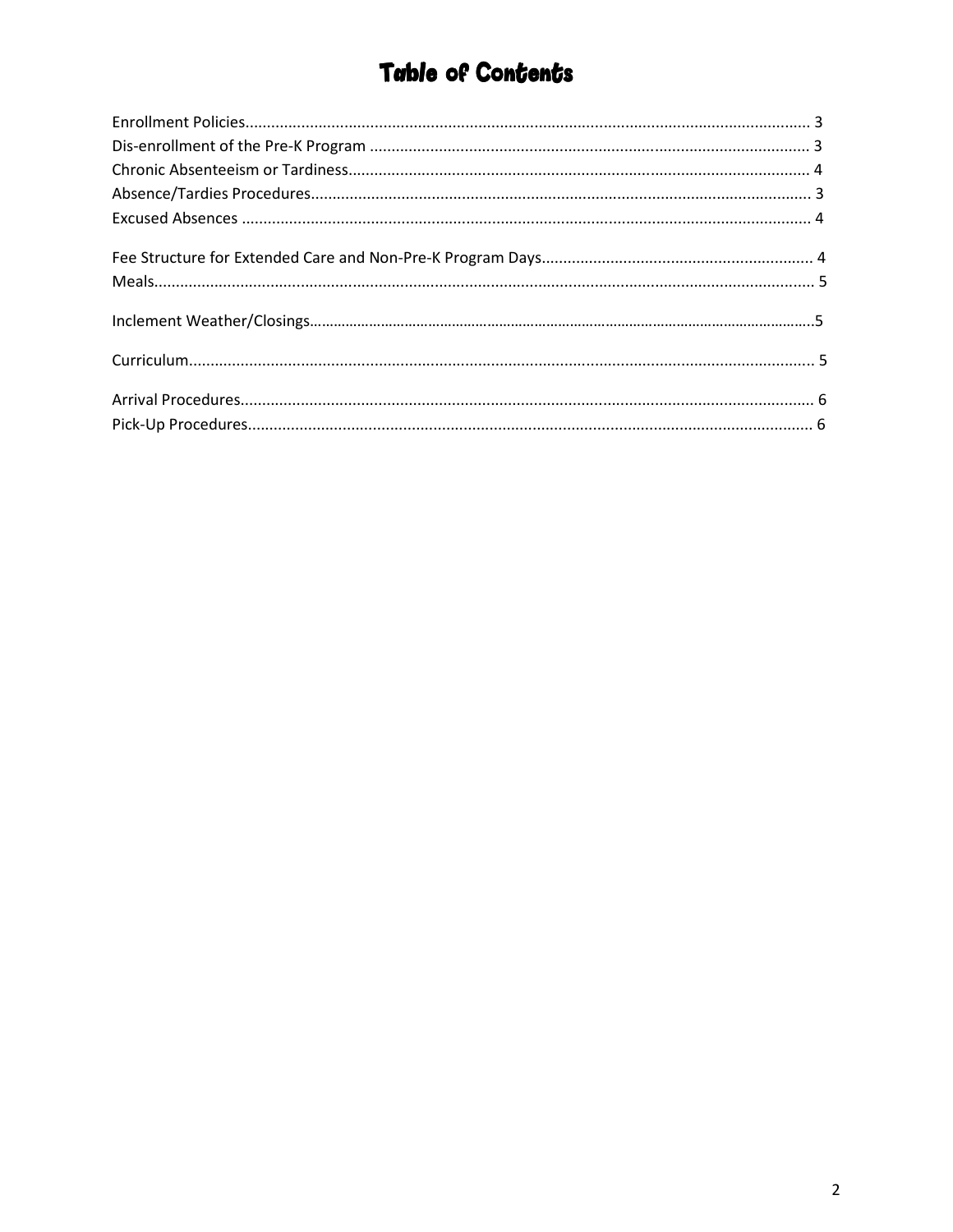#### Enrollment Policies

Proof that a child is age eligible and a Georgia resident are required to register a child for Pre-K. Acceptable proof-of-age includes birth certificate, passport, and hospital record of live birth, green card, pink card or Federal I-94 card.

Acceptable proof-of-residency includes a lease, utility bill or letter from a shelter or employer.

Registration for Sunshine Children's Academy Pre-K classroom occurs from the time annual applications are released and occurs continuously as long as there are vacancies in the program. All students who are 4 years old before September 1 of the year in which they are registering are able to attend.

Selection for Sunshine Children's Academy Ga Pre K Program is done though the waiting list. Children already enrolled in one of the 3 JLS Childcare Team Centers (Jacobs Ladder #1, Jacobs Ladder #2 or Sunshine Children's Academy have priority) Sunshine Children's Academy having first priority, then Jacobs Ladder #1, then Jacobs Ladder #2. Parent must put their child on the waiting list, which will be number in each center as they are added. Once enrollment opens, each family will be contacted via telephone. Two attempts will be made to contact the family, if no response we will continue to the next in line in center priority then to the children not currently enrolled, following the same procedures.

All children enrolled in Georgia's Pre-K Program must have hearing, vision, and dental examination certificates (Ga Form 3300) on file within 90 calendar days of program entry. Form 3300 must be signed by a private practitioner or representative of a local Department of Health.

Immunizations (Ga Form 3231) must be up-to-date or affidavits must be on file within 10 calendar days of program entry.

#### Dis-enrollment of the Pre-K Program

Once a child has been enrolled, he/she cannot be dis-enrolled from the Pre-K program unless it is determined that he/she is:

• Chronically disruptive

1. Represents a habitual pattern of behavior (as opposed to the rare or occasional outburst on the part of an acutely fatigued or stressed child)

2. Repeatedly or substantially interferes with the teacher's ability to communicate effectively with the students in the class or with the ability of the other students to learn

3. Involves three (3) or more incidents of aggression (fighting, bullying or threatening, use of weapon that could cause serious injury), significant property damage or destruction, theft, and repeated violation of rules, ageappropriate social norms, or rights of others.

- Causing harm to himself/herself or others
- Chronically tardy or absent from the program
- Not enrolled in extended day program and is continually picked up late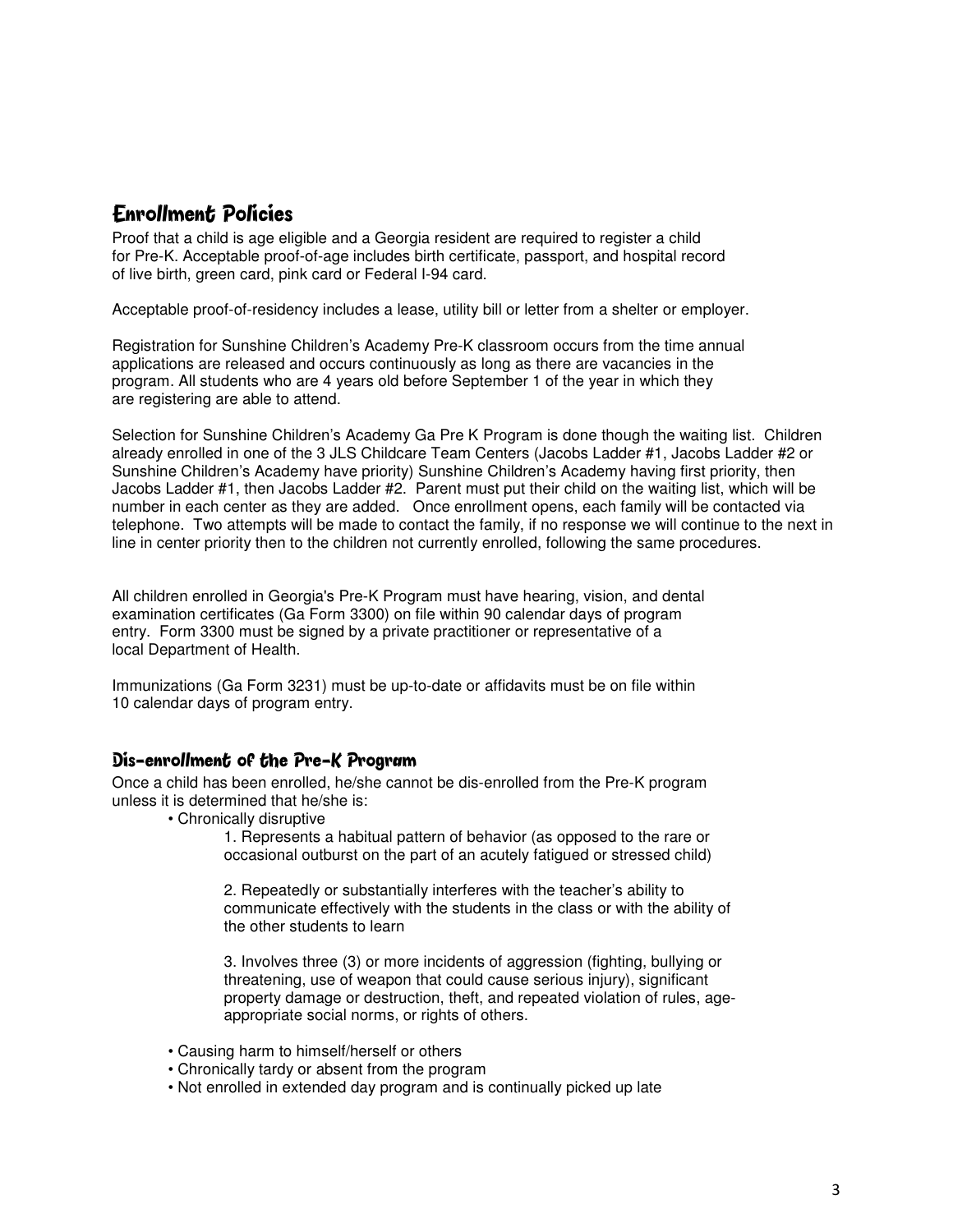#### Chronic Absenteeism or Tardiness

Chronic tardiness is defined as late arrival or early departure more than once per week. Chronic absenteeism is defined as missing more than two days per month without medical or other reasonable explanation.

Chronic tardiness or absenteeism may also be

defined by an established regular attendance pattern(s), e.g., if a child is late every Monday or absent every Tuesday or leaves early every Friday.

Three tardies is equivalent to one absence.

#### Absence/Tardies Procedures

The goal of the attendance policy is to assist families in establishing and maintaining regular school attendance patterns. The following guidelines will be observed in regards to attendance.

Arrival time for student occurs between 8:15 a.m. and 8:30 a.m. Children arriving at 8:31 and beyond are considered tardy. Three tardies or early dismissals are equivalent to one absence:

- 1) Phone call to parents after one unexcused absence or three unexcused tardies (Though a courtesy call may be made at any given occurrence)
- 2) A letter to parents from the director after two unexcused or absences or six unexcused tardies;
- 3) A parent conference after three unexcused absences or six unexcused tardies
- 4) Referral to the Pre-K Consultant after four unexcused absences or twelve unexcused tardies.

#### **Excused Absences**

A student may be excused for the following reasons:

- 1. Personal illness
- 2. Serious illness or death of an immediate family member (Immediate family includes parents or legal guardians, grandparents, siblings, and stepfamily)
- 3. Special and recognized religious holidays recognized by their faith
- 4. Mandated order of government agencies
- 5. Emergencies which reasonably necessitate absences from school
- 6. Special events which reasonably necessitate absences from school
- 7. Days missed from school to visit with his or her parent or legal guardian prior to deployment to or during leave from an overseas assignment to a combat zone or combat support posting, up to a maximum of 5 school days per school year.

In the case that a student's personal illness or attendance in school endangers the student's health or the health of others, Sunshine Children's Academy requires the student to present required documentation upon return to school for the purpose of validating the absences excused.

The school will allow up to five absences with medical excuses per year on the authority of written parent notes. Following five absences for illness per year excused by notes written by the parent or guardian, additional absences will be excused only with an original medical excuse signed by a health care professional.

 In the event of a serious illness in a student's immediate family, presentation of appropriate medical documentation regarding the family member upon return to school for the purpose of validating that the absence is an excused absence.

School days missed as a result of an out-of-school suspension shall not count as unexcused days.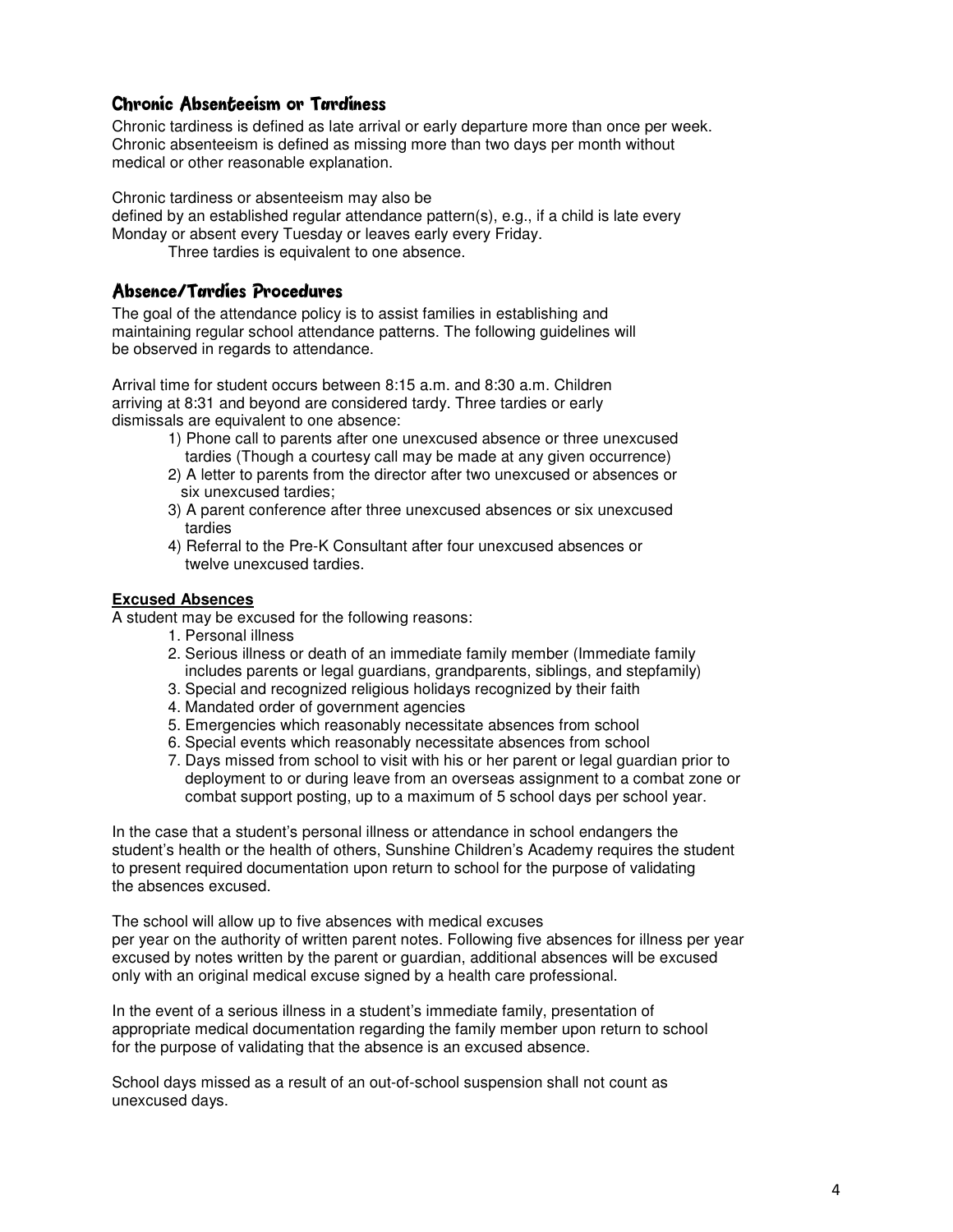#### Inclement Weather Closures / Make Up Days

If Houston County School system closes due to inclement weather, we will be closed also.

You will be notified by Facebook, our website and 13WMAZ news. We will do our best to update those sources if possible, however please know if Houston County Schools are closed so are we.

Make up day may be made by converting holiday break days to instructional days. The Director will make you aware in advance if this occurs with a written notice.

#### Fee Structure for Extended Care and Non-PreK Program Days

Fees are due in advance on Mondays for the week of service. Payments received after Tuesday noon of the week of service are considered late and assessed a \$25 late fee.

*Annual Registration Fees apply for any extended care or Non Pre-K day* 

- Before Care OR After Care: Before 8:15 a.m. OR after 3:15 p.m.
- Before Care AND After Care: Before 8:15 a.m. AND after 3:15 p.m.
- Holiday Rates: (e.g. student holidays and teacher work days)
- Late Pick-up, after 3:15pm without prior approval is \$5.00 for the first 5 minutes \$1.00 for each minute after. DUE AT THE TIME OF PICK UP
- Early Arrival, before 8:15am without prior approval is \$5.00 for the first 5 minutes \$1.00 for each minute after. DUE AT THE TIME OF PICK UP

#### \*\*SEE FEE SCHEDULE IN JLS CHILDCARE PARENT HANDBOOK

Accounts will be assessed a late penalty of \$25 by close of business the next day when this fee is left unpaid.

#### **Meals**

Sunshine Children's Academy is on the USDA food program and provides lunch, and afternoon snack.

We are required to serve milk for at least (2) meals. If your child is allergic to milk we will need a doctor's statement and you may provide a milk substitute. Parents are required to provide written notification of any food/dietary restrictions. (i.e. lactose intolerance, vegetarian diets, wheat free/gluten free diets).

Sunshine Children's Academy never uses food as a punishment. Children will never be denied participation in lunch or snack time for behavior reasons. Sunshine Children's Academy does not permit children to bring in outside foods, except as necessitated by exceptions due to food allergies or religious purposes.

An IES (Income Eligibility Statement) form from the USDA government will be made available to see if our center, if you choose to opt out of completing the form, there will be a \$5.00 a day meal charge.

#### **Curriculum**

Sunshine Children's Academy uses the GA approved: KAPLAN'S LEARN EVERY DAY Curriculum.

This curriculum uses a strengths-based approach; this fully integrated curriculum combines multisensory experiences with state-of-the-art technology. Based on the best-selling book, A Planning Guide to the Preschool Curriculum, this innovative curriculum is designed to be used in a way that respects individual differences, honors every child's culture, and recognizes that family members are an equal partner in a